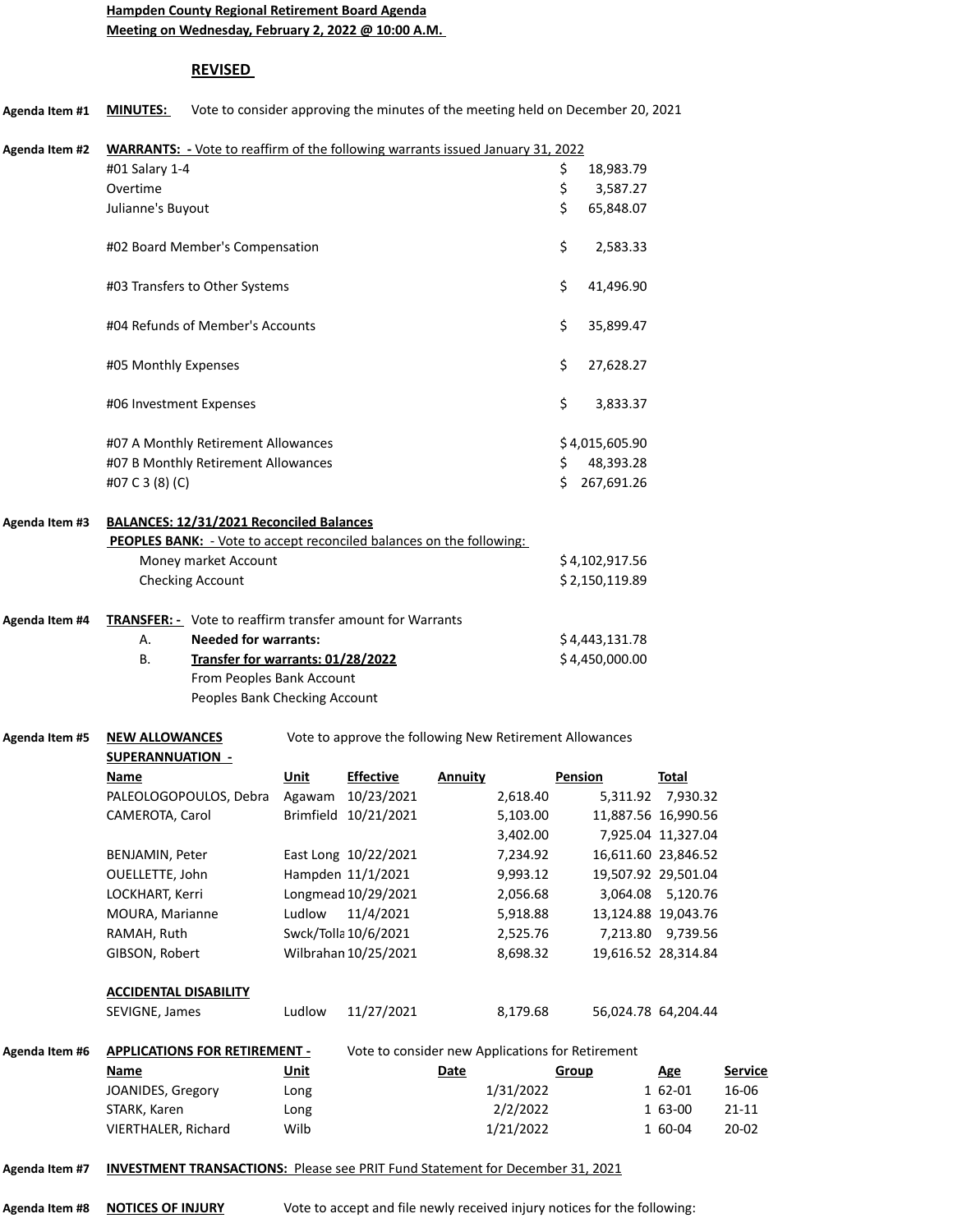|                | <b>Name</b>              | Unit                                                           | <b>Department</b>  | <b>Injury Date</b> |                   |
|----------------|--------------------------|----------------------------------------------------------------|--------------------|--------------------|-------------------|
|                | ROXO, Andrew             | Ludlow                                                         | Police             | 1/7/2022           |                   |
|                | WESTCOTT, Michael        | Swck                                                           | Police             | 1/5/2022           |                   |
|                | FARROW, Patrick          | Wilb                                                           | Fire               | 12/31/2021         |                   |
|                | ROBIDOUX, Victor         | Wilb                                                           | Fire               | 12/31/2021         |                   |
| Agenda Item #9 | <b>NEW MEMBERS: -</b>    | Vote to accept and file the following new member applications: |                    |                    |                   |
|                | Unit/Name                | Group                                                          | <b>Position</b>    | <b>Salary</b>      | <b>Start Date</b> |
|                | <b>AGAWAM</b>            |                                                                |                    |                    |                   |
|                | ALKAN, Ayla              |                                                                | 1 Paraprofessional | 526.68 b/w         | 9/1/2021          |
|                | BEAUVAIS, Olivia         |                                                                | 1 Paraprofessional | 856.15 b/w         | 9/1/2021          |
|                | DUBE, Madison            |                                                                | 1 Paraprofessional | 865.15 b/w         | 9/1/2021          |
|                | GALLUZZO, Vanessa        |                                                                | 1 Paraprofessional | 764.77 b/w         | 9/1/2021          |
|                | GIBERSON-ACEVEDO, Alexis |                                                                | 1 Paraprofessional | 749.69 b/w         | 9/1/2021          |
|                | GLADYSH, Liliana         |                                                                | 1 Paraprofessional | 802.69 b/w         | 9/1/2021          |
|                | JEDRYKOWSKI, Beth        |                                                                | 1 Paraprofessional | 909.62 b/w         | 9/1/2021          |
|                | LOTTER, Elizabeth        |                                                                | 1 Civil Engineer   | 2,144.72 b/w       | 9/7/2021          |
|                | MCDONALD, Rachel         |                                                                | 1 Paraprofessional | 749.69 b/w         | 9/1/2021          |
|                | PHILIPS, Samantha        |                                                                | 1 Paraprofessional | 802.69 b/w         | 9/1/2021          |
|                | POTTS, Elizabeth         |                                                                | 1 School Nurse     | 1785.46 b/w        | 9/1/2021          |
|                |                          |                                                                |                    |                    |                   |
|                | SABA, Katya              |                                                                | 1 Paraprofessional | 802.69 b/w         | 9/1/2021          |
|                | SENKE, Kianna            |                                                                | 1 Paraprofessional | 764.77 b/w         | 9/1/2021          |
|                | SHEA, Catherine          |                                                                | 1 Paraprofessional | 865.15 b/w         | 9/1/2021          |
|                | SULLIVAN, Keegan         |                                                                | 1 Paraprofessional | 711.35 b/w         | 9/1/2021          |
|                | <b>BRIMFIELD</b>         |                                                                |                    |                    |                   |
|                | ARBOGAST, Jenna          |                                                                | 1                  |                    | 8/30/2021         |
|                | COFSKE, Theresa          |                                                                | 1 Admin Assistant  |                    | 10/18/2021        |
|                | DOROS, Benjamin          |                                                                | 1 DPW              |                    | 1/20/2021         |
|                | FAGERSTROM, Debra        |                                                                | 1 Town Clerk       | 1187.20 b/w        | 6/24/2021         |
|                | JACOBS, Michael          |                                                                | 1                  |                    | 10/4/2021         |
|                | KINCAID, Rod             |                                                                | 1 Treasurer        | 2808.80 b/w        | 9/8/2021          |
|                | REED, Richard            |                                                                | 1 Driver           | 1,744 b/w          | 12/7/2020         |
|                | <b>HAMPDEN/WILBRAHAM</b> |                                                                |                    |                    |                   |
|                | ALDRICH, AMANDA          |                                                                | 1 Paraprofessional | 796.20 b/w         | 11/8/2021         |
|                | ALVARADO, Jalaisy        |                                                                | 1 Paraprofessional | 1,925.86 b/w       | 9/9/2021          |
|                | ANDERSEN, Mallary        |                                                                | 1 Paraprofessional | 829.85 b/w         | 9/6/2021          |
|                | BELIEU, Shelia           |                                                                | 1 Cook             | 472.50 b/w         | 8/30/2021         |
|                | <b>BELKIN, Brittany</b>  |                                                                | 1 RN               | 2,409.50 b/w       | 8/27/2021         |
|                | BERNECHE, Brianna        |                                                                | 1 Admin Assistant  | 1,137.38 b/w       | 10/4/2021         |
|                | BLAIN, Sarah             |                                                                | 1 Paraprofessional | 807.92 b/w         | 1/25/2021         |
|                | <b>BURKE, Danielle</b>   |                                                                | 1 Paraprofessional | 800 b/w            | 8/27/2021         |
|                | CHAMPAGNE, Maureen       |                                                                | 1 Payroll Analyst  | 2038.40 b/w        | 11/4/2021         |
|                | COELHO, Paige            |                                                                | 1 Paraprofessional | 754.81 b/w         | 8/27/2021         |
|                | COSTONIS, Marc           |                                                                | 1 Inspector        | 2787.20 b/w        | 10/12/2021        |
|                | COSTA, Candee            |                                                                | 1 Admin Assistant  | 1086.88 b/w        | 11/29/2021        |
|                | CROTEAU, Donna           |                                                                | 1 Admin Assistant  | 1,213.58 b/w       | 8/30/2021         |
|                | DAVIGNON, Kristina       |                                                                | 1 Paraprofessional | 754.82 b/w         | 8/26/2021         |
|                | DESORCY, Abbie           |                                                                | 1 Paraprofessional | 1,359.43 b/w       | 8/28/2021         |
|                | DRISCOLL, Kimberly       |                                                                | 1 Paraprofessional | 953.00 b/w         | 8/27/2021         |
|                | DVORCHAK, Kayla          |                                                                | 1 Paraprofessional | 714.57 b/w         | 10/21/2021        |
|                | <b>GOULD, CHRISTINE</b>  |                                                                | 1 COTA             | 989.77 b/w         | 3/8/2021          |
|                | HAGEMAN, Jaime           |                                                                | 1 Paraprofessional | 848.12 b/w         | 8/26/2021         |

HERRICK, Adam 11/1/2021 1 Paraprofessional 711.90 b/w 11/1/2021 IONATA, Lillain 1 Paraprofessional 870.76 b/w 10/22/2021 LADUKE, Hannah 1 Paraprofessional 799.81 b/w 8/27/2021 LAMBERT, Carol **1 Paraprofessional 839.77 b/w** 12/15/2020 LAMBERT, William 1,468.46 b/w 1/25/2021 LANE, Jessica 1 Athletic Trainer 1,730.77 b/w 7/1/2021

LEWKO, Adam 1 Tech Support 1,846.15 b/w 10/25/2021 LONCZAK, Melissa 1 Nurse Case Coord 41.00/hr 8/26/2021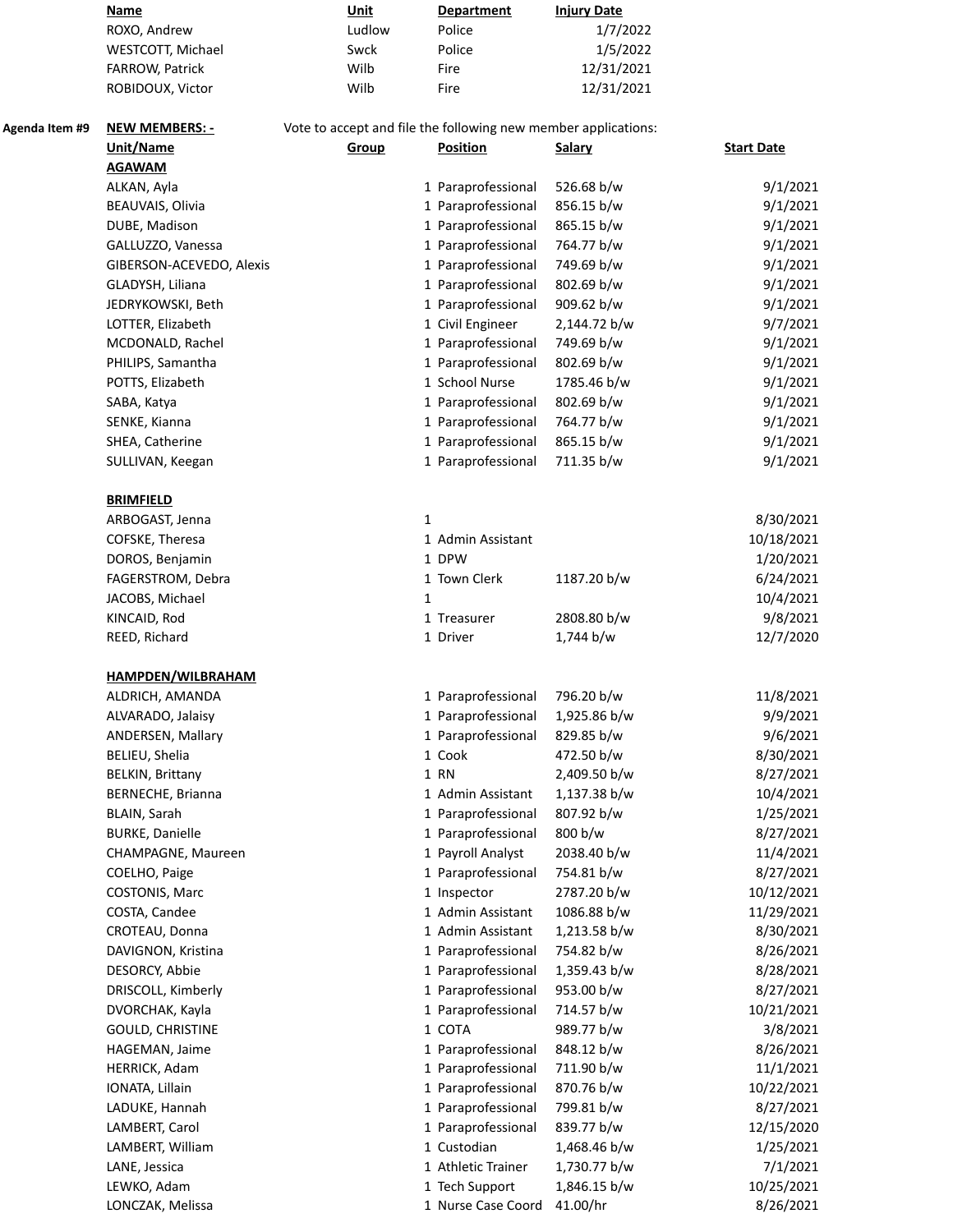| MAHAR, Alissa              | 1 Paraprofessional                 | 8/27/2021<br>754.81 b/w    |
|----------------------------|------------------------------------|----------------------------|
| MCKEON, Sharon             | 1 Kitchen Worker                   | 939.60 b/w<br>12/13/2021   |
| MICHEL, Judith             | 1 Cook                             | 1,107.60 b/w<br>8/26/2021  |
| MORNSON, Crystal           | 1 Paraprofessional                 | 933.69 b/w<br>11/15/2021   |
| MOSES, Katherine           | 1 Paraprofessional                 | 11/1/2021<br>802.59 b/w    |
| NOWICKI, Kimberly          | 1 Paraprofessional                 | 505.41 b/w<br>3/15/2021    |
| RAU, Wendy                 | 1 Admin Assistant                  | 834.00 b/w<br>3/29/2021    |
| ROBERTS, Debra             | 1 Paraprofessional                 | 645.88 b/w<br>12/6/2021    |
| ROST, Jaemi                | 1 Paraprofessional                 | 823.81 b/w<br>8/27/2021    |
| SKIPTON, Joanne            | 1 Paraprofessional                 | 971.00 b/w<br>8/31/2021    |
| STARZYK, Mary              | 1 LPN/ED Coach                     | 2,062.67 b/w<br>8/30/2021  |
| STRETCH, Alyson            | 1 BCBA                             | 8/26/2021<br>2651.92 b/w   |
| WILSON, Brianna            | 1 Paraprofessional                 | 715.49 b/w<br>11/8/2021    |
| ZENO, Samantha             | 1 Paraprofessional                 | 11/4/2021<br>704.56 b/w    |
| ZOLLMANN, Catherine        | 1 Paraprofessional                 | 734.00 b/w<br>8/27/2021    |
| <b>HOLLAND</b>             |                                    |                            |
| CONTOIS, Kristin           | 1 Paraprofessional                 | 901.53 b/w<br>9/27/2021    |
| COOLEY, Stephanie          | 1 Paraprofessional                 | 832.18 b/w<br>8/30/2021    |
| DEGNAN, Mackenzie          | 1 Paraprofessional                 | 8/30/2021<br>832.18 b/w    |
| PALMER, Jacob              | 1 Driver                           | 1903.20 b/w<br>8/23/2021   |
| <b>LONGMEADOW</b>          |                                    |                            |
| CAIZZi, Brodie             | 1 DPW                              | 11/29/2021<br>1533.60 b/w  |
| FORTUNE, Lauren            | 1 Paraprofessional                 | 879.16 b/w<br>11/1/2021    |
| <b>GERWECK, Thomas</b>     | 1 Paraprofessional                 | 1,313.20 b/w<br>11/12/2021 |
| PEREZ, Angel               | 1 Custodian                        | 1446.40 b/w<br>11/15/2021  |
| SHEIKH, Sana               | 1 Paraprofessional                 | 990.04 b/w<br>11/15/2021   |
|                            | 1 Athletic Trainer                 | 2227.27 b/w<br>11/1/2021   |
| SQUIRES, Kasey             |                                    |                            |
| <b>LUDLOW</b>              |                                    |                            |
| FLEURY, Athena             | 1 Paraprofessional                 | 816.88 b/w<br>12/15/2021   |
| HAWKINS, Denielle          | 1 Paraprofessional                 | 1,191.44 b/w<br>11/29/2021 |
| LOPES, Palmira             | 1 Cook                             | 15.27/hour<br>11/29/2021   |
| MCCARTHY, Laura            | 1 Paraprofessional                 | 1,165.86 b/w<br>11/29/2021 |
| MERCERI, Samantha          | 1 Paraprofessional                 | 11/29/2021<br>30 hour week |
| RICHARDSON, Ashley         | 1 Security Officer                 | 11/29/2021<br>15.75/hour   |
| <b>MONSON</b>              |                                    |                            |
| ARBOUR, Robert             | 1 Instructional Aide 972.50 b/w    | 9/13/2021                  |
| BELANGER, Alex             | 1 Instructional Aide               | 1013.75 b/w<br>8/25/2021   |
| GIORFANO, Tanya            | 1 DPW                              | 1003.20 b/w<br>8/30/2021   |
| <b>GUSTAFSON, Penny</b>    | 1 Admin. Assistant                 | 7/26/2021                  |
| HOGAN, Alan                | 1 Dir of Food Service: 2222.20 b/w | 7/1/2021                   |
| JOHNSON, Bethany           | 1 Instructional Aide               | 972.50 b/w<br>9/20/2021    |
| LASKY, Darlene             | 1 DPW                              | 1074.40 b/w<br>8/25/2021   |
| NEWSOME, Julia             | 1 Instructional Aide               | 1013.75 b/w<br>11/1/2021   |
| ROCKETFIELD-SIAS, Jennifer | 1 Admin. Assistant                 | 1204.04 b/w<br>8/1/2021    |
| ST MARIE, Kyle             | 1 Laborer/Operator                 | 7/1/2021                   |
| WATSON, Prescott           | 1 Maintenance                      | 7/1/2021<br>1,520.80 b/w   |
| WOLOWICZ, Jennifer         | 1 Town Admin                       | 5/17/2021                  |
| <b>PALMER</b>              |                                    |                            |
| DART, Daniel               |                                    | 11/15/2021                 |
| DUGRE, Nicholas            | 4 Police Officer                   | 10/17/2021                 |
| JOYCE, Kathleen            | 1 Paraprofessional                 | 715.63 b/w<br>11/1/2021    |
| LATOUR, John               | 1 Development Dir                  | 11/10/2021                 |
| RUSSO, Marcia              | 1 Paraprofessional                 | 11/22/2021                 |
| <b>PATHFINDER</b>          |                                    |                            |

GANCORZ, Shana 8/23/2021 1 SULLIVAN, Taylor 1 1 1460.80 b/w 7/23/2021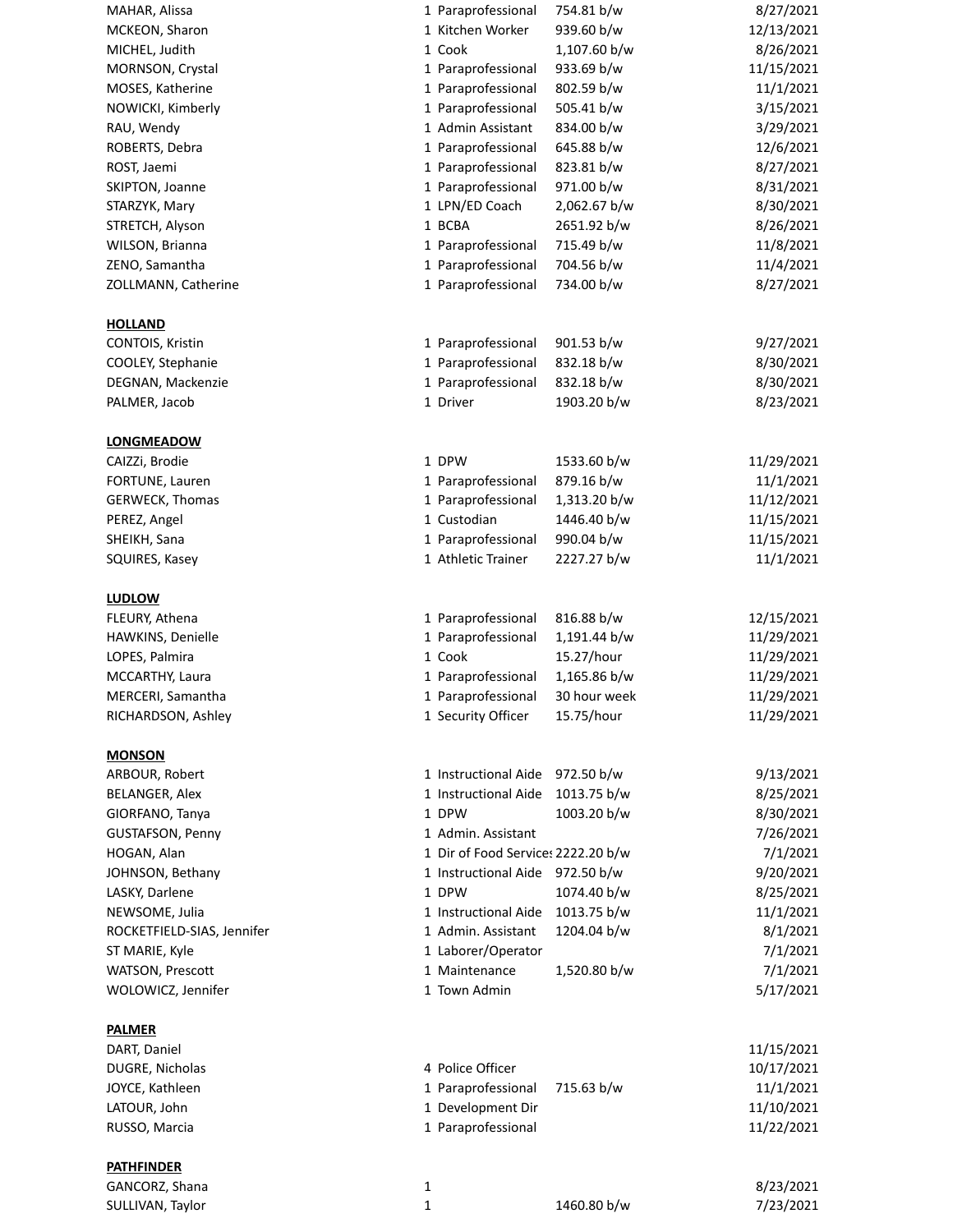| <b>SOUTHWICK</b>     |                                   |             |            |
|----------------------|-----------------------------------|-------------|------------|
| GODDARD, Jonathan    | 1 DPW                             | 1760.00 b/w | 8/19/2021  |
| SACCHETTI, Sandra    | 1 DPW                             | 2049.68 b/w | 12/2/2021  |
| SOUTHWICK/TOLLAND    |                                   |             |            |
|                      |                                   |             |            |
| HASKINS, Ryder       | 1 Custodian                       | 1668.00 b/w | 11/29/2021 |
| POGGI, Christina     | 1 Paraprofessional                | 682.50 b/w  | 10/12/2021 |
| RICHARDSON, Katerina | 1 Paraprofessional                | 682.50 b/w  | 10/25/2021 |
| ROBICHAUD, Arthur    | 1 Paraprofessional                | 682.50 b/w  | 12/20/2021 |
| SOUCY, Gretchen      | 1 Paraprofessional                | 1002.00 b/w | 10/7/2021  |
| <b>WALES</b>         |                                   |             |            |
| DUVERGER, Colby      | 1 DPW                             | 1893.60 b/w | 8/2/2021   |
| <b>WESTCOMM</b>      |                                   |             |            |
| BOUDREAU, Jared      | 1 Dispatcher                      | 1620.00 b/w | 11/29/2021 |
| CARLIN, Kayla        | 1 Dispatcher                      | 1600.00 b/w | 11/29/2021 |
| CHAMBERS, Allison    | 1 Dispatcher                      | 1620.00 b/w | 12/7/2021  |
| COSTELLO, Konner     | 1 Dispatcher                      | 1620.00 b/w | 11/29/2021 |
| EATMON, Chelsea      | 1 Dispatcher                      | 1620.00 b/w | 12/7/2021  |
| <b>WILBRAHAM</b>     |                                   |             |            |
|                      |                                   |             |            |
| CUTTO, Kevin         | 1 DPW                             | 17.36/hr    | 7/13/2021  |
| SMITH, Jeffrey       | 1 Dir of development 80,041.00/yr |             | 6/7/2021   |
|                      |                                   |             |            |

## **Agenda Item #10 DISABILITY REPORT AND EXPENSE BREAKDOWN -** Board to review

- **Agenda Item #11 AUDIT COMMITTEE REPORT-** Board to add new Audit Committee member and review report from Jan. Meeting
- **Agenda Item #12 DIRECTORS REPORT-**Board to review and file
- **Agenda Item #13 TRIAL BALANCE-** Board to approve and sign trial balance for November 2021
- **Agenda Item #14 PERAC MEMOS -** Board to review and file
- **Agenda Item #15 PEOPLES BANK -**Tracy from Peoples bank will be providing Banking information
- **Agenda Item #16 ELECTION -**Discuss and vote on election (M.G.L. c. 34B and 840 CMR 7:00) process for future open board member position
- **Agenda Item #17 PRIT FUND TRANSFER** Vote to consider a transfer of funds from PRIT to Peoples bank to cover expenses.
- **Agenda Item #18 LEGAL UPDATE**
- **Agenda Item #19 OLD BUSINESS**
- **Agenda Item #20 NEW BUSINESS**

 **The Board Reserves the right to consider items on the agenda out of order. The listing of matters is those reasonable anticipated by the Chair, which may be discussed at the meeting at least (48) hours prior to the meeting. Not all items listed may in fact be discussed and other items not listed may also be brought up for discussion to the extent permitted by law. Items identified for discussion in Executive Session may be conducted in open session in addition to or in lieu of discussion in Executive Session.**

**Please be advised that the Retirement Board may enter into Executive Session during the meeting should it be requested by the individial or deemed necessary by the Board or its Legal Counsel. Copies of minutes of prior Board meetings are available upon written request to the Hampden County Regional Retirement Board.**